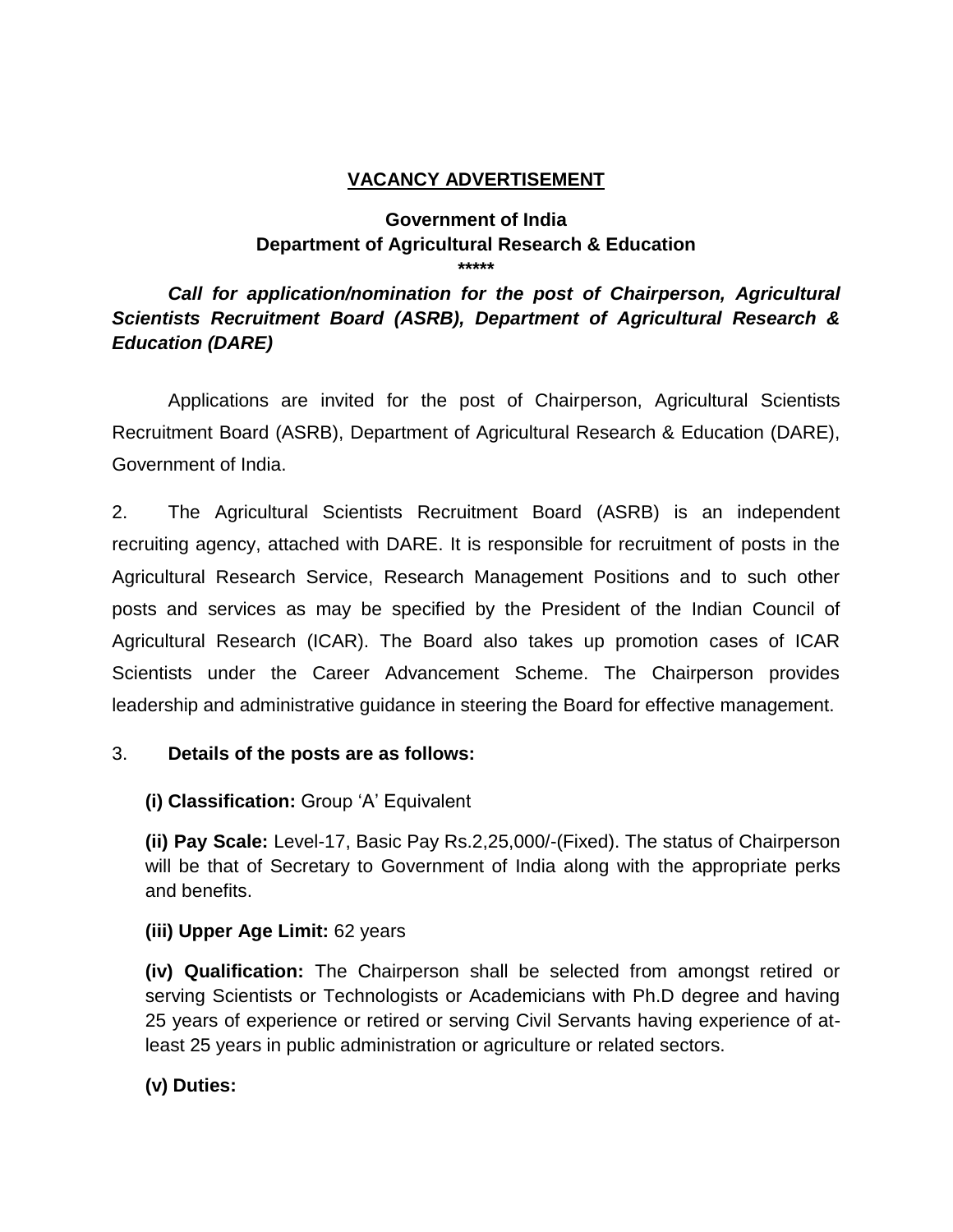a. The Chairperson shall manage public affairs and shall provide leadership and administrative guidance in steering the Board for effective management.

b. The Chairperson shall be responsible for recruitment to all posts in Agricultural Research Service and to such other posts in the service as may be prescribed by the President of the ICAR including screening of Scientists for promotion/placement under the Career Advancement Scheme.

c. The Chairperson shall also assist ICAR in all Personnel matters as may be required by President of the ICAR Society.

## **(vi) Tenure:**

The Tenure of the Chairperson shall be for a period of 03 years or till attainment of 65 years of age, whichever is earlier. **The Chairperson so selected should not retain any lien in his/her previous organization.**

## **(vii) Retirement from parent service on appointment in ASRB:**

The Chairperson who, on the date of his/her appointment to the ASRB, is in the service of the Central or a State Government or a Union Territory, Administration or Autonomous Body or any other pensionable organization, shall be deemed to have retired from such service with effect from the date of his/her appointment as the Chairperson, ASRB.

In case the person appointed as the Chairperson is in receipt of any pension, the pay of such person shall be reduced by the gross amount of pension drawn by him/her.

## **(viii) Method of Selection:**

The selection shall be carried out by a high level Search-cum-Selection Committee (SCSC) appointed by the Ministry/Department for the purpose as per extant DoP&T instructions. The appointment shall be made with the approval of Appointment Committee of Cabinet (ACC).

4. Besides direct applications, the Chairman of UGC/Veterinary Council of India; Secretaries to the Govt. Of India; Director General, CSIR; Vice Chancellors of all the State Agricultural Universities (SAUs/ Central Agricultural Universities (CAUs), Chief Secretaries of State/UTs may also recommend/nominate suitable candidates with their Curriculum Vitae (CV) Particulars.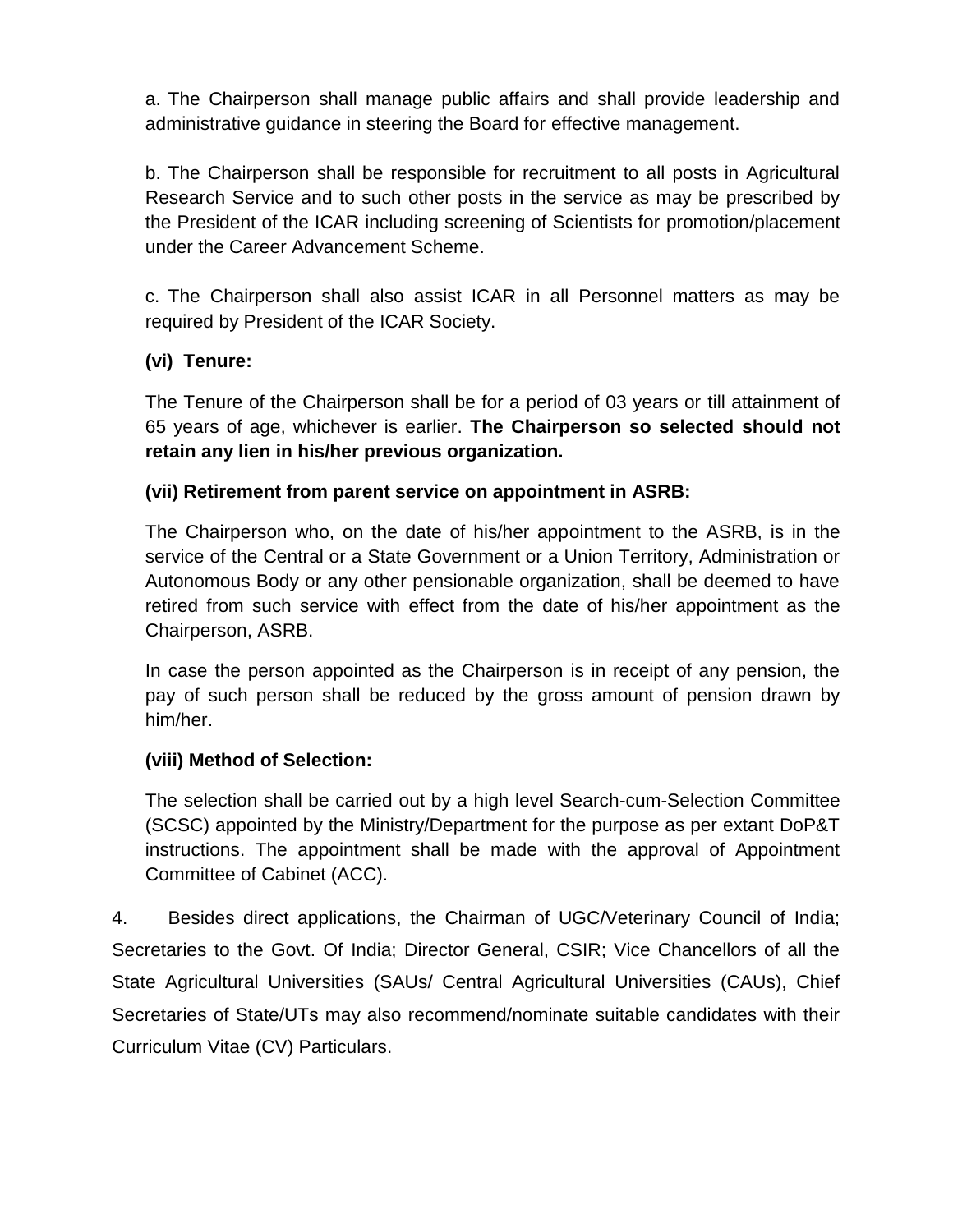5. The Search-cum-Selection Committee is free to identify and recommend any other person also, based on merit, who has not applied for the post.

6. Application/nomination forms may be downloaded from [www.icar.org.in,](http://www.icar.org.in/) [www.asrb.org.in](http://www.asrb.org.in/) and [www.dare.nic.in](http://www.dare.nic.in/)

#### 7. **Last date for receipt of applications/nominations is**

## **05:00 PM on 02.02. 2022:**

8. The application/nomination forms may be sent to the following address:

Additional Secretary, DARE & Secretary, ICAR, Krishi Bhawan, New Delhi